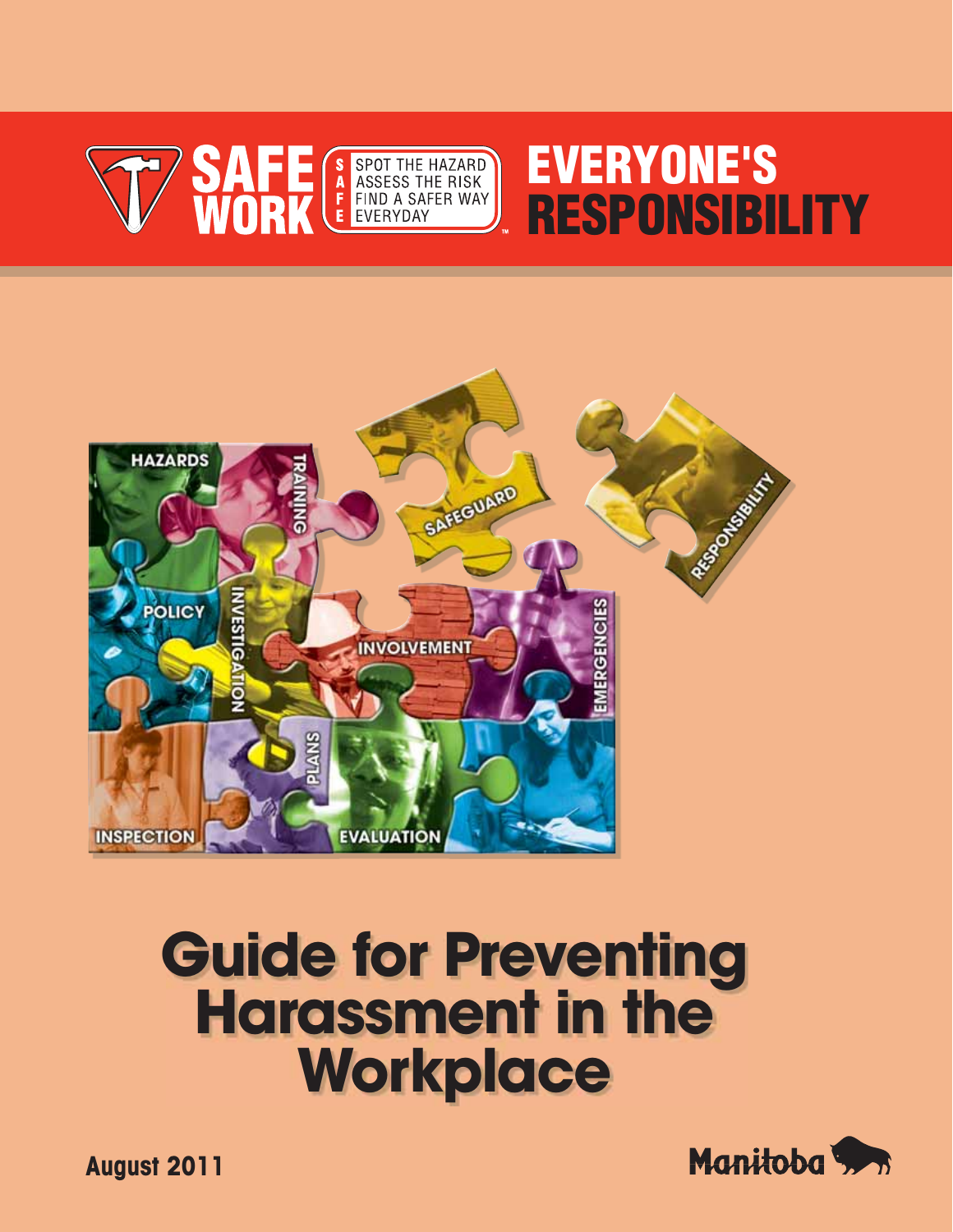# **Guide**

## **for Preventing Harassment in the Workplace**

**Workplace Safety and Health Division 200-401 York Ave. Winnipeg, MB R3C 0P8** 

**August 2011** 

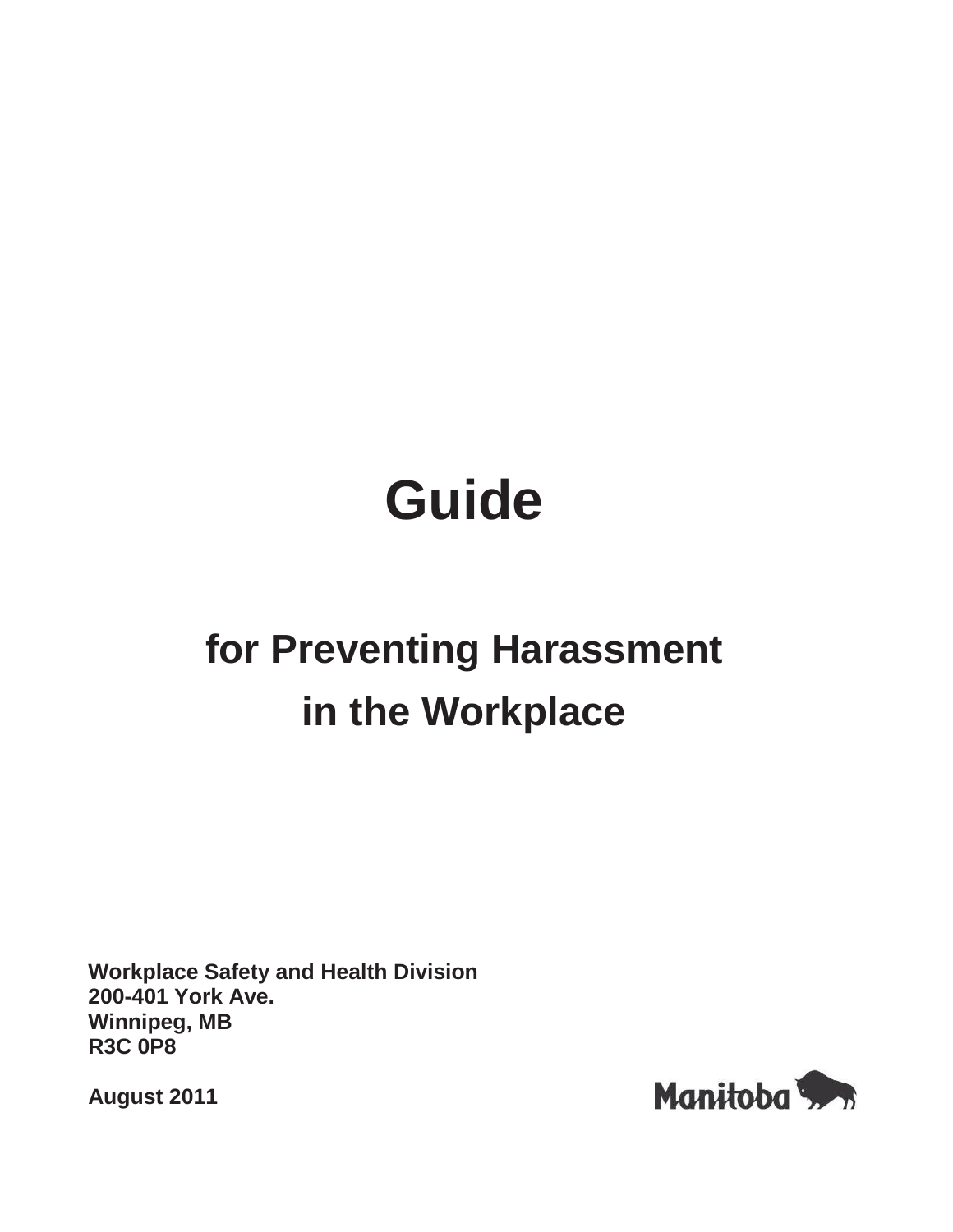## **TABLE OF CONTENTS**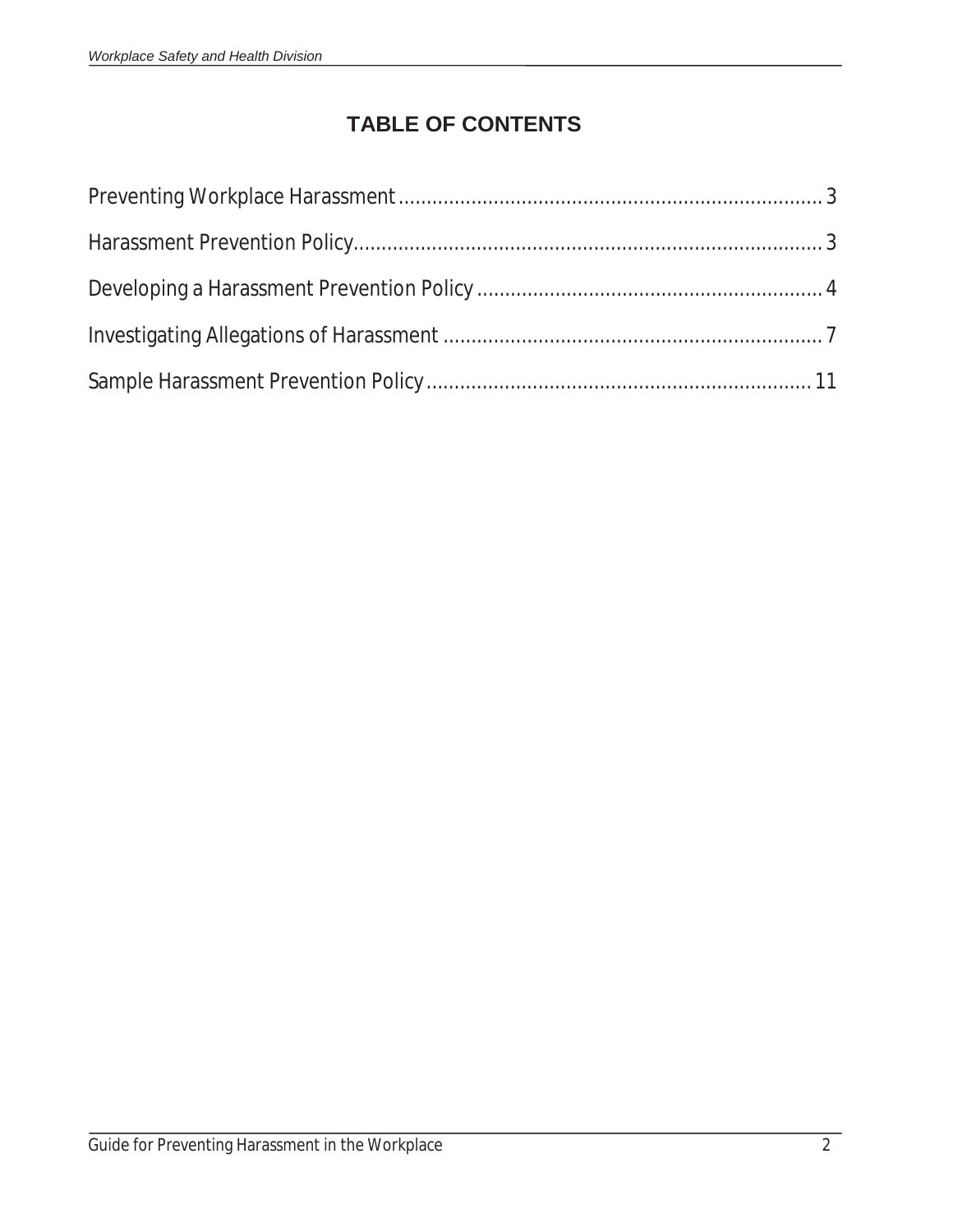## **PREVENTING WORKPLACE HARASSMENT**

#### **Introduction**

For the purpose of this guide, and in relation to a worker's safety and health in the workplace:

Two main types of harassment are covered under the regulation.

- 1. The first type is defined as inappropriate conduct by a person that is made on the basis of:
	- race, creed, religion, colour
	- sex, sexual orientation, gender-determined characteristics
	- marital status, family status, source of income
	- political belief, political association, political activity
	- disability, physical size or weight
	- age, nationality, ancestry or place of origin
- 2. The second type relates to what is sometimes referred to as bullying. This may involve:
	- severe, repeated conduct that adversely affects a worker's psychological or physical well-being if it could reasonably cause a worker to be humiliated or intimidated
	- a single occurrence, if it is shown to have a lasting, harmful effect on a worker

Harassment may be written, verbal, physical, a gesture or display, or any combination of these. It may happen only once, but often happens repeatedly.

#### **Reasonable conduct is not harassment**

Reasonable actions by managers or supervisors to help manage, guide or direct workers or the workplace are not harassment. Appropriate employee performance reviews, counselling or discipline by a supervisor or manager are not harassment. Harassment can take place in the workplace or outside of it in a situation connected to work.

## **HARASSMENT PREVENTION POLICY**

A harassment prevention policy outlines procedures for alleged victims of harassment in the workplace, and for employers to deal with a harassment complaint.

#### **All workplaces need a policy**

 $\overline{a}$ 

Part 10 of Manitoba Workplace Safety and Health Regulation, M.R. 217/2006, requires employers to develop and implement a written harassment prevention policy in consultation with the workplace safety and health committee or representative. If there is no committee or representative, the employees at the workplace should be consulted.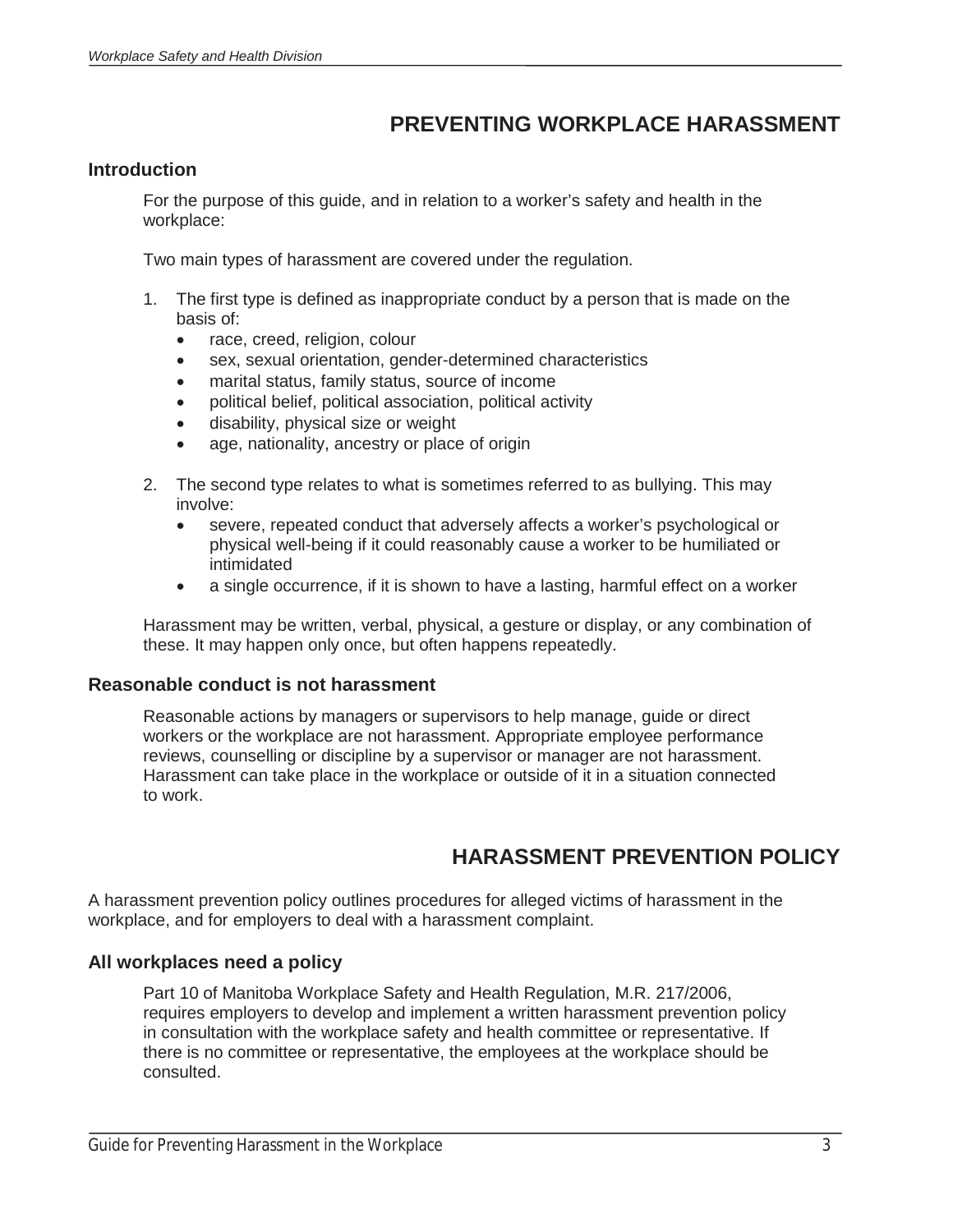#### **Your harassment prevention policy must include the following statements:**

- Every employee is entitled to work free of harassment.
- The employer must ensure, as much as is practical, that no employees are subjected to harassment in the workplace.
- The employer will take corrective action regarding any employee who harasses another employee.
- The employer will not disclose the name of a complainant or an alleged harasser or the circumstances of the complaint to anyone, except where disclosure is:
	- o necessary to investigate the complaint or take corrective action or
	- o required by law
- Employees have the right to file a complaint with the Manitoba Human Rights Commission. A complaint must be made within six months of the date of the last incident of harassment. To file a complaint or obtain information from the Manitoba Human Rights Commission, call 204-945-3007 or 1-888-884-8681.
- The employer's harassment prevention policy is not intended to discourage or prevent complainants from exercising any other legal rights under any other law.

#### **The harassment prevention policy must provide information on the following:**

- how to make a harassment complaint
- how a harassment complaint will be investigated
- how the complainant and alleged harasser will be informed of the results of the investigation

*Employers must post a copy of the policy in a prominent location at the workplace.*  (Note: not all workplaces are enclosed buildings.)

#### **Implementing the harassment prevention policy**

- The employer must ensure that all employees are trained in the harassment prevention policy.
- Employers must also ensure all employees follow the harassment prevention policy.

There is a **sample** harassment prevention policy at the end of this guide. Be sure to add, remove or change the information in this sample to make it specific to the needs of your workplace.

## **DEVELOPING A HARASSMENT PREVENTION POLICY**

#### **Policy statement**

Make a clear statement that harassment is not tolerated in the workplace and that management is committed to and supports a harassment-free workplace.

#### **The law**

 $\overline{a}$ 

This section should include a brief overview of the law on harassment.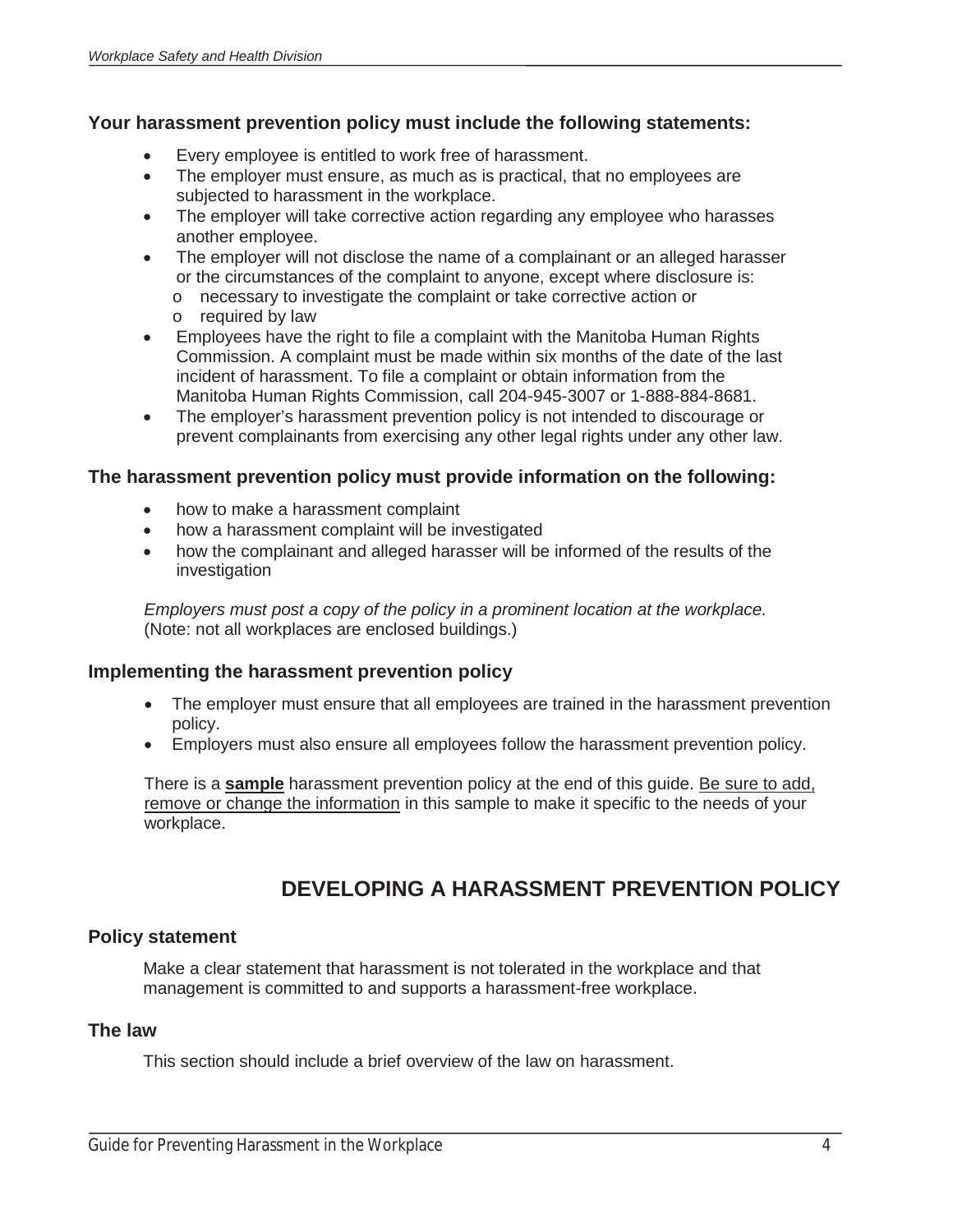#### **Description of harassment**

Explain what is meant by harassment, including examples of behaviors or actions that may be considered harassment at the workplace.

#### **Workers' rights and responsibilities**

- the right to a harassment-free workplace
- the responsibility to treat other employees with respect
- the responsibility to speak up when harassment occurs
- the responsibility to report harassment to the appropriate person as soon as possible
- the right to file a complaint with the Manitoba Human Rights Commission

#### **Supervisors', managers', employers' responsibilities**

- treat all employees, clients, suppliers and contractors with respect
- report or investigate all complaints
- set a good example
- refuse to tolerate harassment put a stop to it immediately
- deal with harassment allegations seriously, speedily and confidentially

#### **Procedures to deal with a complaint**

Describe the steps for responding to a harassment complaint; the roles and responsibilities of the people involved; and the possible results for the victim and harasser, including:

- practical guidelines for employees and management
- informal and formal ways of proceeding (encourage employees to choose the informal approach first)
- mediation as an option
- detailed steps to be taken in complaints
- time frames
- who is responsible for decisions
- appeals

 $\overline{a}$ 

information about other agencies that deal with harassment

#### **Corrective action, safeguards and remedies**

- outline the range of penalties for the harasser
- state whether information about the complaint will be included in a harasser's personnel file
- list possible remedies
- information about the complaint will not be put in the complainant's personnel file, when complaint is in good faith
- protect against victimization or retaliation for workers who complain of harassment, or who give evidence in an investigation
- state how employer will inform the complainant and alleged harasser of the results of the investigation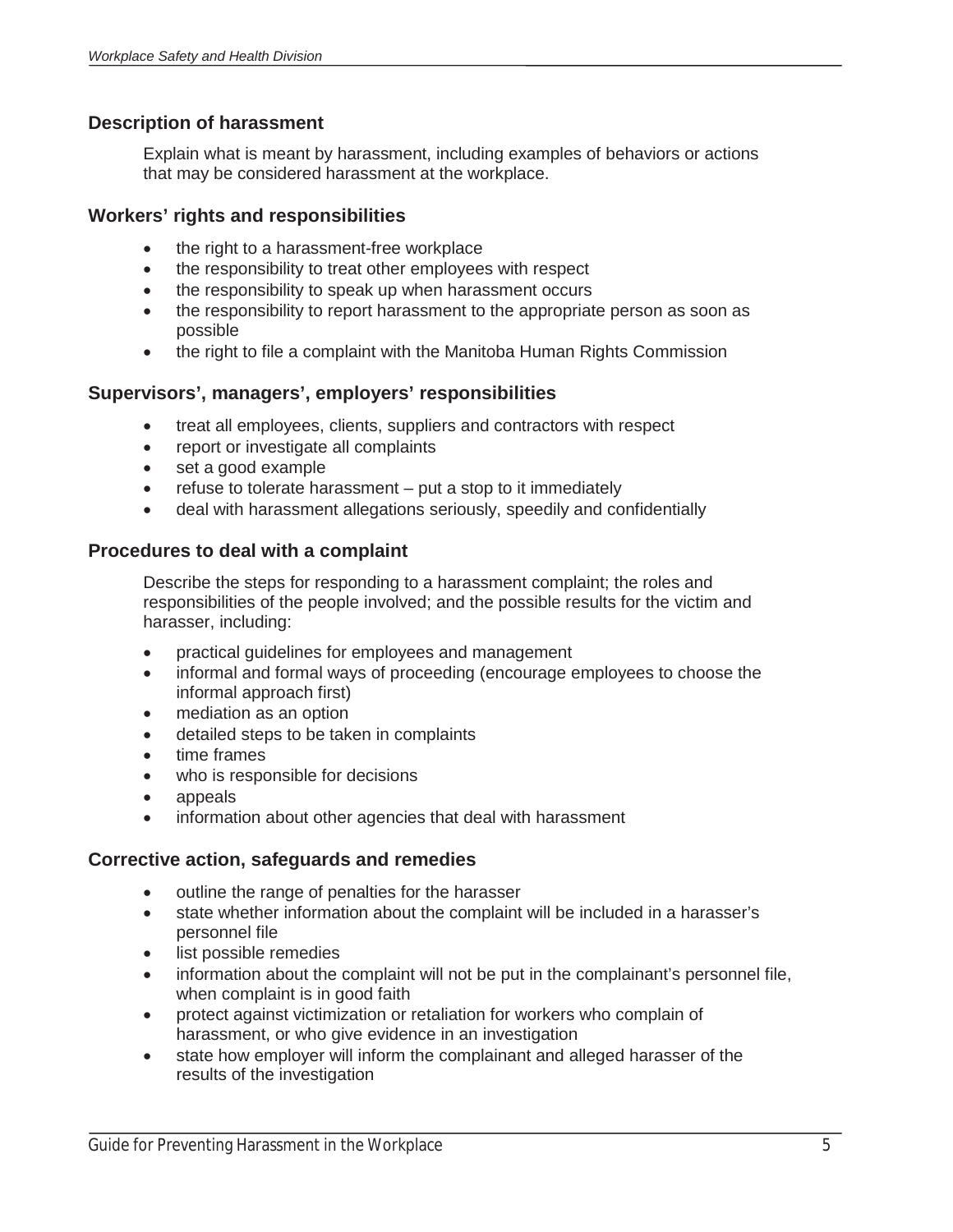#### **Education**

Employers must circulate the policy to all employees and managers through:

- orientation or information sessions
- staff meetings
- memos, e-mails, or pay slip notices
- films/videos, posters/brochures

#### **Education of staff on policy requirements**

Employers must:

- train managers to react appropriately, handle cases appropriately, and maintain an anti-harassment atmosphere
- train employees to respect each other
- train harassment counsellors and investigators to perform their roles
- make ongoing harassment training part of other training sessions, such as: management training, induction programs for new employees, courses for union-management committees, social skills training for employees, assertiveness training for employees

#### **Monitoring**

Employers must make a commitment to periodic review of the policy through:

- being open to employees' comments
- requesting feedback from counsellors, managers and employees
- exit interviews with personnel leaving the organization
- adjusting policy and procedures as needed/required

#### **Note**:

 $\overline{a}$ 

The sections on developing a harassment prevention policy, and the sample harassment prevention policy were adapted from: Anti-Harassment Policies for the Workplace: An Employer's Guide – Canadian Human Rights Commission in cooperation with Human Resources Development Canada and Status of Women Canada, October 2002.

In developing a harassment prevention program, employers must also be aware of the requirements of The Human Rights Code. An effective policy will include remedies for the harassed worker and corrective action for the harasser.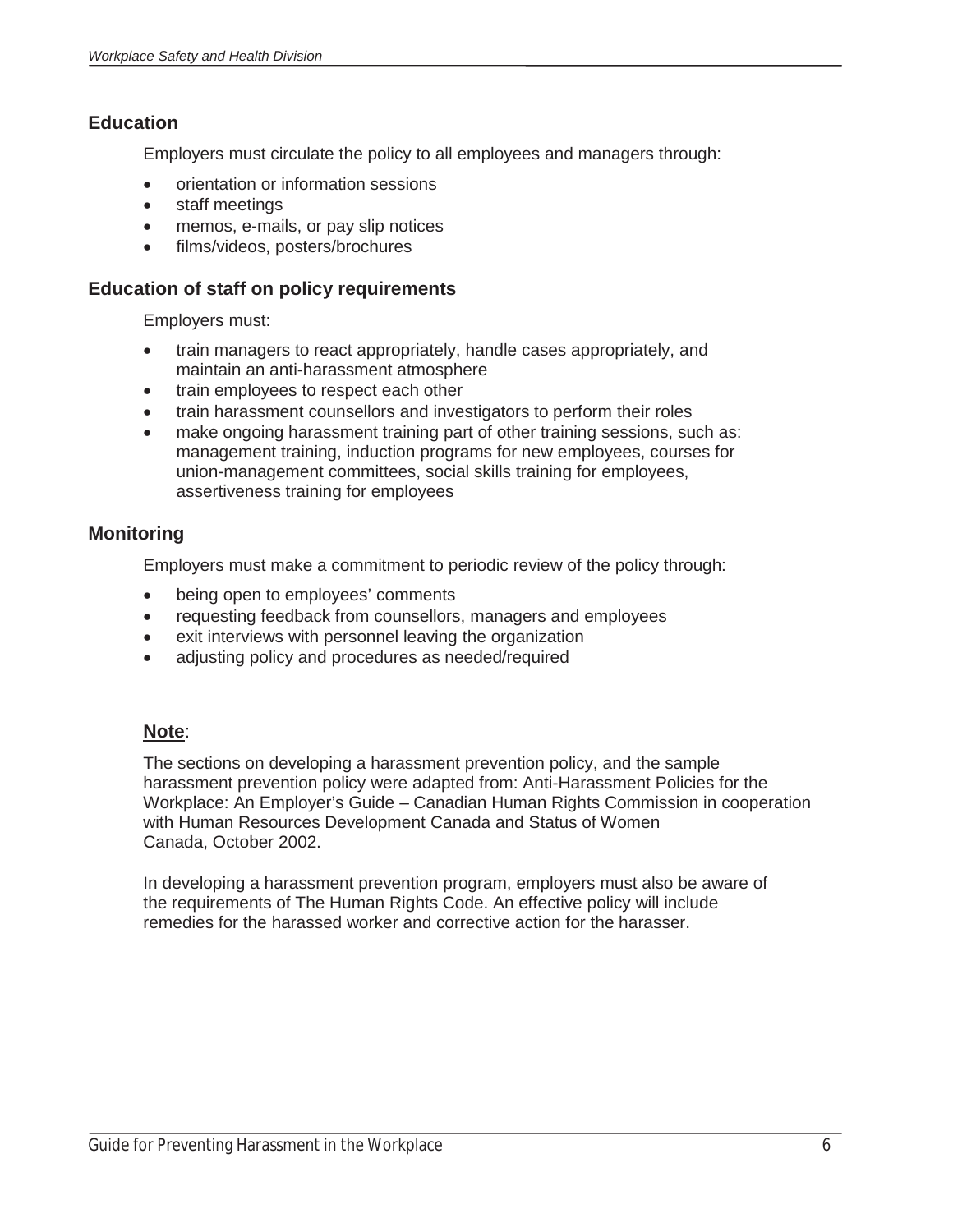## **INVESTIGATING ALLEGATIONS OF HARASSMENT**

Investigations are an important part of addressing allegations of workplace harassment. The basic steps that follow will guide you in conducting this type of investigation at your workplace.

#### **General investigation guidelines**

- All allegations of harassment in the workplace are to be investigated as outlined in the workplace harassment prevention policy.
- All investigations are to be conducted as soon as possible.

#### **Who should conduct the investigation?**

- Investigations should be conducted by a person in the workplace not associated with the parties involved in the allegation. This is often done by a representative of the company's human resources or senior management. In some workplaces, a union representative or anti-harassment/respectful workplace committee representative may be present to support the persons involved, but is not part of the investigation process.
- Although they do not actively participate in the investigation progress, the safety and health committee or safety and health representative at the workplace must be made aware that an allegation of harassment has been made and is being investigated.
- The investigation must be kept as confidential as possible and involve only those who need to know the details. All persons involved in the investigation must maintain confidentiality.

#### **Starting the investigation**

Once notification of (ex: an allegation of) harassment is received, get the complainant's allegations in writing. This will allow everyone involved to be clear about the details of the allegation. If it is not possible to obtain a documented version of the allegation, the investigator should plan a meeting and listen to the complainant's concerns. The investigator must then document those concerns.

#### **At this time, it is important to establish if the conduct in question meets the definition of harassment.**

*If the investigator determines that the conduct does not meet the definition, the complainant must be informed of the decision and advised that there will be no further action on the matter.* 

If the investigator determines that the conduct in question does meet the definition of harassment, it must be determined if any immediate action is required to protect the complainant or other persons from further harassment, reprisal or retaliation while they wait for the investigation and resolution of the complaint.

An investigation plan can then be created, including:

- a list of persons to be interviewed (ex: complainant, alleged harasser, witnesses, supervisor, others with relevant information)
- a review of any documents related to the allegation
- interview questions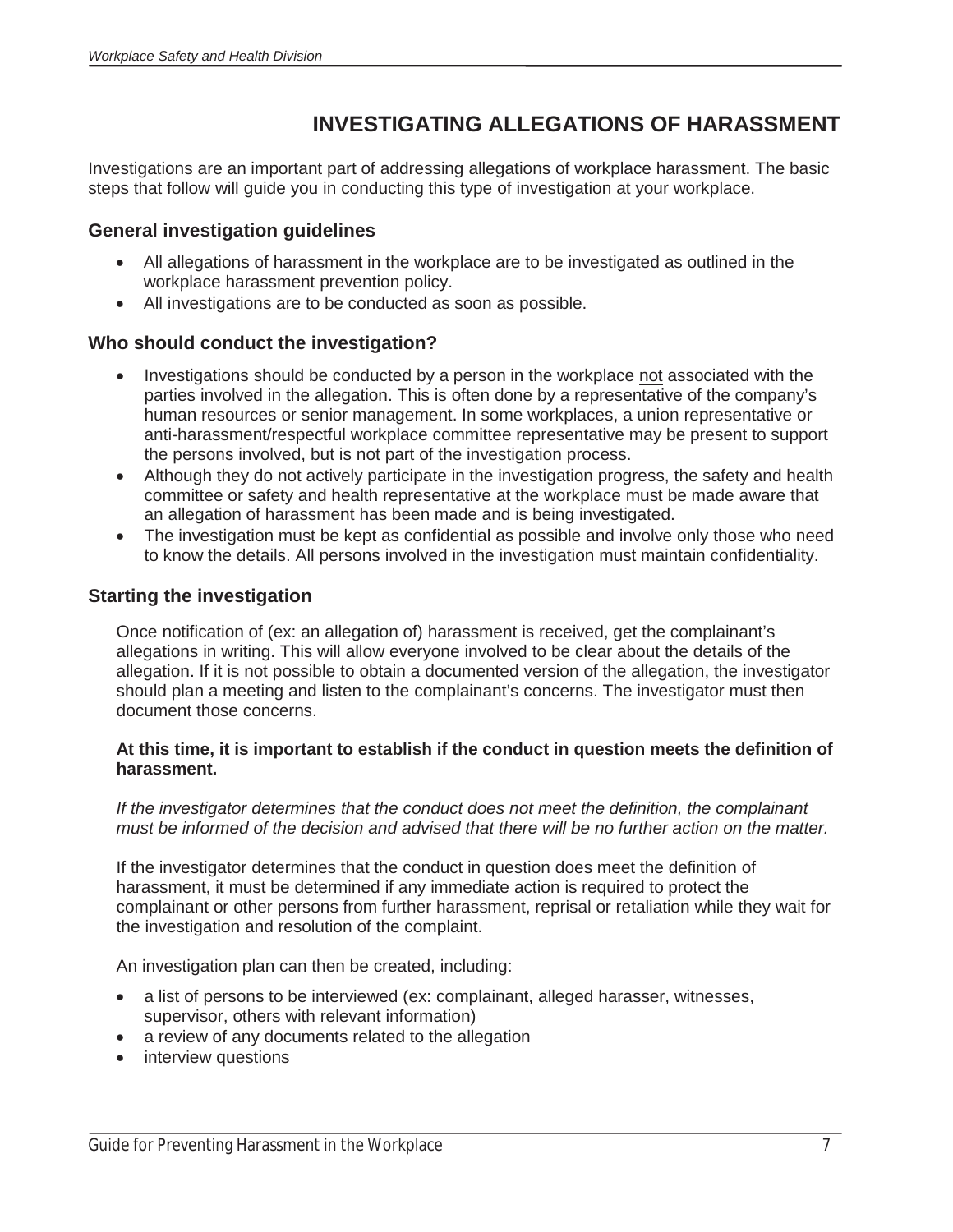#### **Interview basics**

- Interviews should be conducted individually in a private area.
- Go over the investigation process with all persons being interviewed (interviewees). Inform them why they are being interviewed, what will be done with the information and who may receive a copy. *It is important to remind all interviewees that confidentiality must be maintained.*
- Ask for any information the interviewees may have. Ask them to give as much detail as possible. Inform the interviewees that you are looking for facts. If they are unsure about a matter, they should say so.
- At the end of the interview, review the information gathered with each interviewee. This will help to confirm the accuracy of the information gathered and allow for the interviewees to add any additional information.

#### **Documenting the interview**

- Whenever possible, have the interviewee document their information (detail of events). You can ask for more details during the interview. If it is not possible for the interviewee to do this, the interviewer may take notes during the interview.
- All notes must be legible and written in blue or black pen. If a mistake is made, stroke it out with one line and initial.
- Include the following information in the notes:
	- o name of person being interviewed
	- o date and time of the interview
	- o who was present for the interview
	- o questions asked and the corresponding answers
- Ask the interviewee to sign and date the documented statement once complete.
- Attach all interview documents/notes to the final report.

#### **Interviewing the witness(es)**

- Ask the witness to explain what they heard or saw. Get the details:
	- o What, when and where did it happen?
	- o Who was present?
	- o Who did and said what to whom?
	- o Was the incident an isolated event or part of a pattern?
	- o Is there anyone else who might have relevant information?

#### **Interviewing the complainant**

- Inform the complainant of the steps the company will be taking in the investigation. This should include the names of those who will receive information about the allegation, the names of those who will be interviewed and the steps to be taken once the investigation is concluded.
- Ask the complainant to tell you about the incident(s). If needed, this is where you can ask for more details, such as:
	- o When did the conduct occur? How often did it occur? Where did it occur? Who was involved?
	- o Who did and said what to whom?
	- o What is the relationship between the complainant and alleged harasser?
	- o What are the current interactions with the alleged harasser?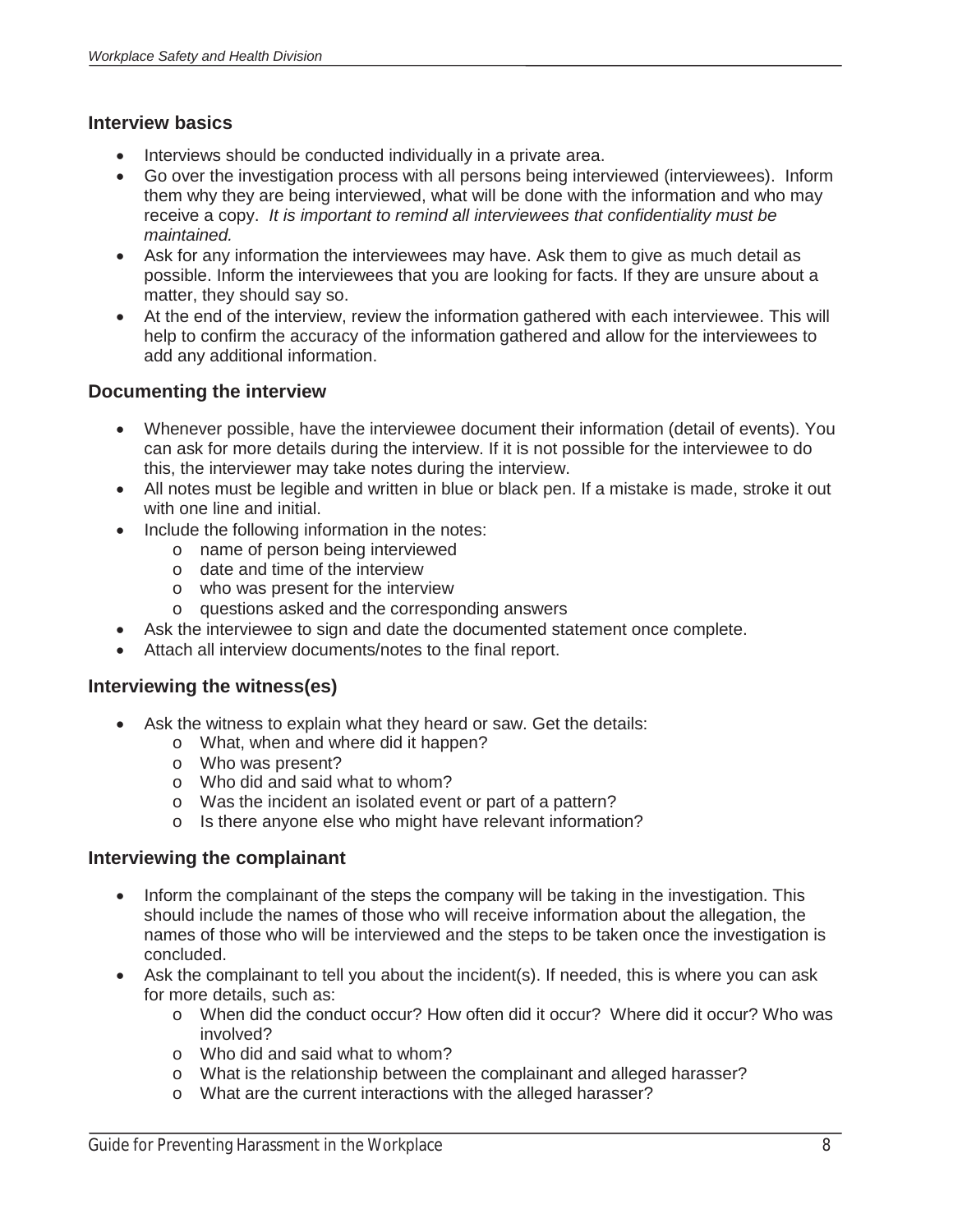- o How did the complainant feel about the behaviour at the time it occurred? How did the complainant respond to the behaviour?
- o Was there a pattern of similar behaviour toward this complainant or another employee?
- o What did the complainant say or do to indicate to the alleged harasser that the conduct was unwelcome?
- o Did the complainant tell any other employees/supervisor about what happened? If not, why not?
- o Did the complainant make any notes about what happened?
- o Were there any witnesses? If so, what are their names?
- $\circ$  Ask the complainant what action(s) would be considered reasonable to resolve the matter.
- o Explore any time lapse that might exist between the alleged act of harassment and reporting it to the employer.

#### **Interviewing the alleged harasser**

- Explain the allegation(s) in detail and confirm that the company takes these types of complaints seriously. Alleged harassers are entitled to be informed of all allegations made against them and allowed to defend against these allegations. This does not mean they are entitled to see or receive copies of statements. However, they are entitled to see or receive a summary of the evidence.
- Inform the alleged harasser of the steps the company will take in the investigation. This should include the names of those who will receive information related to the allegation, who will be interviewed and the steps to be taken once the investigation is concluded.
- Obtain the alleged harasser's reply to the allegation(s) in writing.
- Determine the nature of the relationship between the alleged harasser and the complainant (ex: personal, professional, etc.)
- Determine if the complainant(s) initiated or participated in any inappropriate discussions, jokes, gestures, etc.
- Determine if the complainant(s) ever objected to any of the alleged harasser's actions and how they responded.
- Ask the alleged harasser why they believe the complainant has made the complaint (ex: any motives to fabricate the story?)
- Ask for the names of all witnesses the alleged harasser believes should be interviewed as part of the investigation.
- Explain that the company will not permit any retaliation against the complainant and that if the alleged harasser, or other persons, tries to do so, there will be disciplinary action.

#### **The report**

- Once all information is collected and interviews conducted, a report must be prepared detailing the findings of the investigation. The report must state whether the complainant's allegations were substantiated or not. The content of the report should include:
	- o names of persons conducting the investigation, other persons involved and interviewed
	- o date, time and place of the alleged harassment
	- o description of the alleged harassment
	- o graphics, photographs or evidence
	- o findings of the investigation, including the facts and reasons for determining if harassment took place or not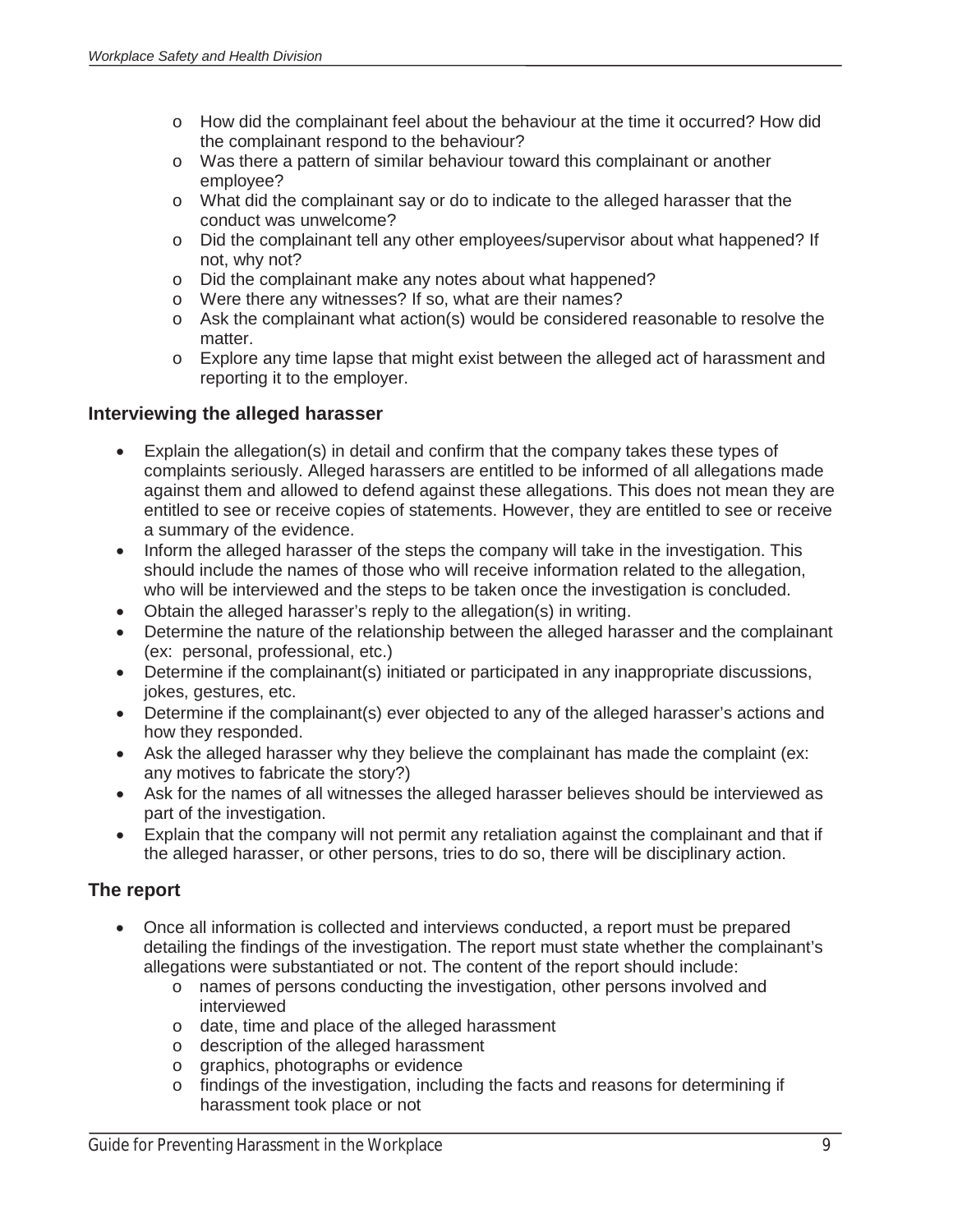- o immediate and long-term corrective action to be taken
- o reasons why no corrective action will be taken
- The employer must meet separately with the complainant and the alleged harasser to explain the conclusions in the report, along with any disciplinary action to be taken or other steps that will be put in place to stop a repeat of the offensive conduct. If the results of the investigation are inconclusive, the employer should explain that the investigation was unable to make a clear determination of the events that occurred and that the company will monitor the situation to ensure no further offensive conduct takes place.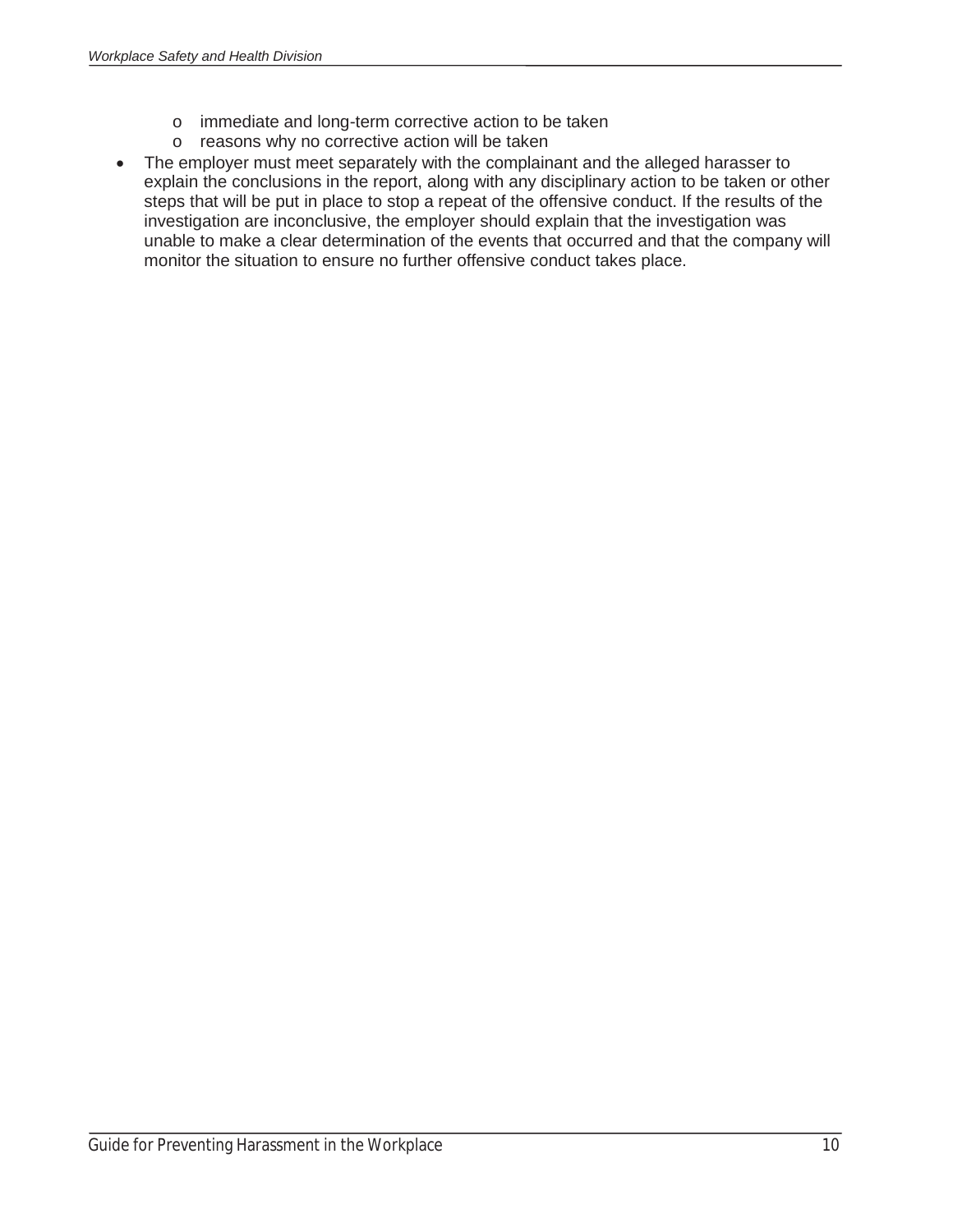## **SAMPLE HARASSMENT PREVENTION POLICY**

The following example of a harassment prevention policy will provide practical guidance on developing a policy for your workplace. Be sure to add, remove or change the information in the following example to make it specific to your workplace.

#### **Harassment Prevention Policy for:\_\_\_\_\_\_\_\_\_\_\_\_\_\_\_\_\_\_\_\_\_\_\_\_\_\_\_\_\_\_\_\_\_\_\_\_\_\_\_\_\_\_**

#### **Company Commitment**

At \_\_\_\_\_\_\_\_\_\_\_\_\_\_\_\_\_\_\_\_\_\_\_\_\_\_, we are committed to providing a safe and respectful work environment for all staff and customers. No one may be harassed and no one has the right to harass anyone else, at work or in any situation related to employment with this organization.

This policy is a step toward ensuring that our workplace is a respectful and safe place for all of us, free from harassment.

#### **What is Harassment?**

There are two main types of harassment. One type includes inappropriate conduct in any form about a person's:

- age, race
- creed, religion
- sex, sexual orientation
- marital status, family status, economic status
- political belief, association or activity
- disability, size, weight, physical appearance
- nationality, ancestry or place of origin

A second main type relates to what is sometimes referred to as "bullying" behaviour that may involve:

- repeated humiliation or intimidation that adversely affects a worker's psychological or physical well-being
- a single instance so serious that it has a lasting, harmful effect on a worker

Harassment may be written, verbal, physical, a gesture or display, or any combination of these. It may happen only once, but often happens repeatedly.

#### **What is not Harassment?**

 $\overline{a}$ 

Reasonable, actions by managers or supervisors to help manage, guide or direct workers or the workplace are not harassment. Appropriate employee performance reviews, counselling or discipline by a supervisor or manager is not harassment.

#### **Employee Rights and Responsibilities**

Employees are entitled to work free of harassment at \_\_\_\_\_\_\_\_\_\_\_\_\_\_\_\_\_\_\_\_\_\_\_.

Employees have the responsibility to treat each other with respect. We ask that any employee who experiences harassment or sees another person harassed reports it to the appropriate person at  $\blacksquare$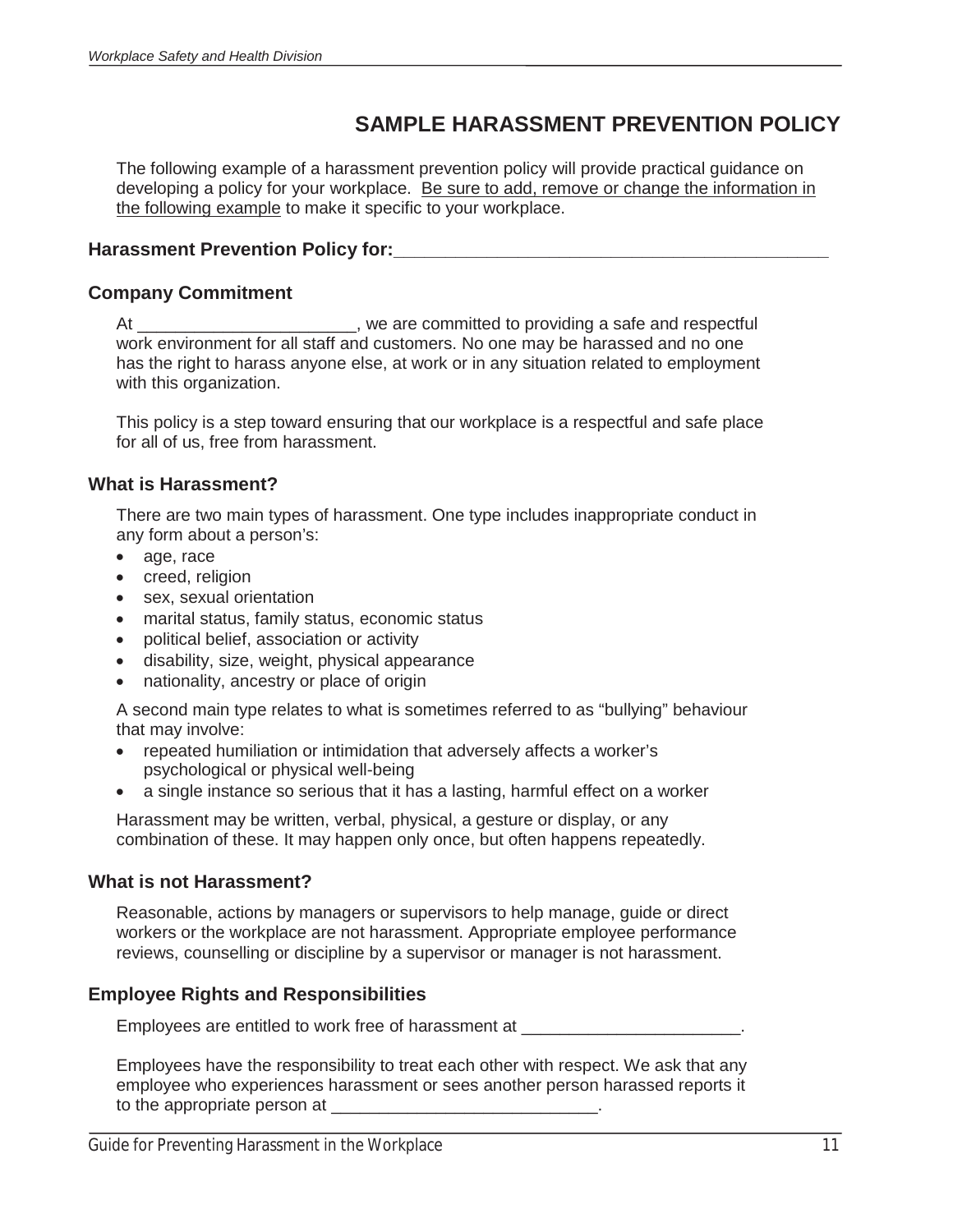Employees are responsible to co-operate in the investigation of a harassment complaint. Anyone who investigates or gives evidence in a complaint investigation is asked to keep details confidential until the investigation is complete.

All employees have the right to file a complaint with the Manitoba Human Rights Commission.

#### **Employer Responsibilities**

Management at the state of the state of the must ensure, as much as possible, that no employee is harassed in the workplace.

Management will take corrective action with anyone under their direction who harasses another person.

Management will not disclose the name of a complainant or an alleged harasser or the circumstances of the complaint to anyone except where disclosure is:

- necessary to investigate the complaint
- a part of taking corrective action
- $\bullet$  required by law

The harassment prevention policy at \_\_\_\_\_\_\_\_\_\_\_\_\_\_\_\_\_\_\_\_\_\_\_\_ does not discourage or prevent anyone from exercising their legal rights.

\_\_\_\_\_\_\_\_\_\_\_\_\_\_\_\_\_\_\_\_\_\_\_\_\_\_, its managers and supervisors are responsible for keeping a safe work environment, free of harassment. If you are a manager and you become aware of harassment you must do everything in your power to stop it, whether or not a complaint is made.

Courts presume that employers and managers are responsible for being aware of harassment in their organization and may penalize them accordingly. Managers who ignore harassment leave themselves and their employer open to legal consequences, and will be disciplined at

#### **Procedures Applying to Complaints of Harassment**

If you are harassed, the first thing to do is tell the person harassing you to stop, if you feel comfortable doing that. You can do this in person or in writing. If you feel unable to deal with him or her directly, you can speak to your supervisor or (identify a specific manager or designated member of a harassment committee).

There may be informal ways to handle your complaint. Your supervisor may speak to the harasser. Your supervisor may also arrange for mediation, in which a neutral third party helps the people involved reach an acceptable solution. If the informal route does not succeed or is not appropriate, the supports its supports its supports its employees in filing a formal complaint.

The complaint will be investigated thoroughly and promptly by an independent party (either within the organization or outside of it) trained to investigate such matters. When the investigation is complete, the investigator will provide a written report for management.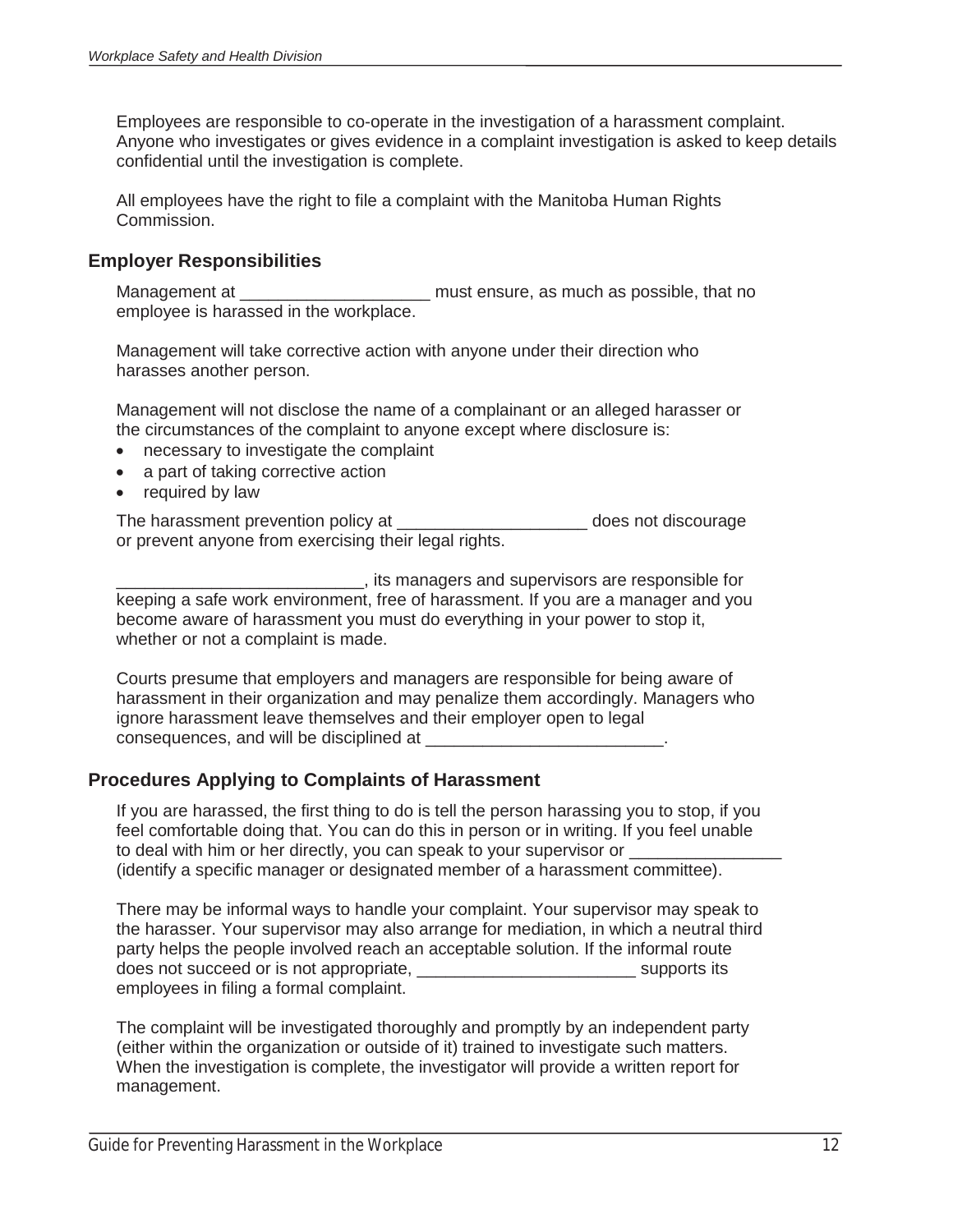\_\_\_\_\_\_\_\_\_\_\_\_\_\_\_\_\_\_\_\_\_\_\_\_\_\_\_\_\_\_\_\_\_\_\_\_\_\_\_\_\_\_\_ (identify appropriate company

manager) will inform the person who filed the complaint and the harasser of any remedies or disciplinary action.

#### **Corrective action for harassers**

Employees who harass another person will be subject to corrective action by the employer. In most cases, the harasser will also be required to attend workplace behaviour training.

If the investigation does not find evidence to support the complaint, no record will be kept in the file of the alleged harasser. When the investigation finds harassment occurred, the incident and the corrective action will be recorded in the harasser's personnel file.

#### **Confidentiality**

The company and its managers will not identify a complainant, an alleged harasser or any circumstances about a complaint, to anyone, except:

- $\bullet$  when it is necessary in investigating the complaint
- $\bullet$  if it is part of disciplinary action
- $\bullet$  where required by law

#### **Retaliation**

Anyone who retaliates in any way against a person who has complained of harassment, given evidence in a harassment investigation or been found guilty of harassment, will be considered to have committed harassment and will be subject to corrective actions described previously.

#### **Education**

\_\_\_\_\_\_\_\_\_\_\_\_\_\_\_\_\_\_\_\_\_\_\_\_\_\_\_\_\_\_ commits to making sure all of its employees and managers learn about harassment and the company's harassment policy.

#### **Monitoring**

will monitor this policy and make adiustments whenever necessary. If you have any concerns with this policy, please bring them to the attention of  $\qquad \qquad$  (identify appropriate manager).

#### **Note**:

 $\overline{a}$ 

No record of the complaint, investigation or decision will go in the employee's personnel file if the complaint was made in good faith. Any unfavourable work review or comments that were placed in the complainant's personnel file because of the harassment will be removed from the file.